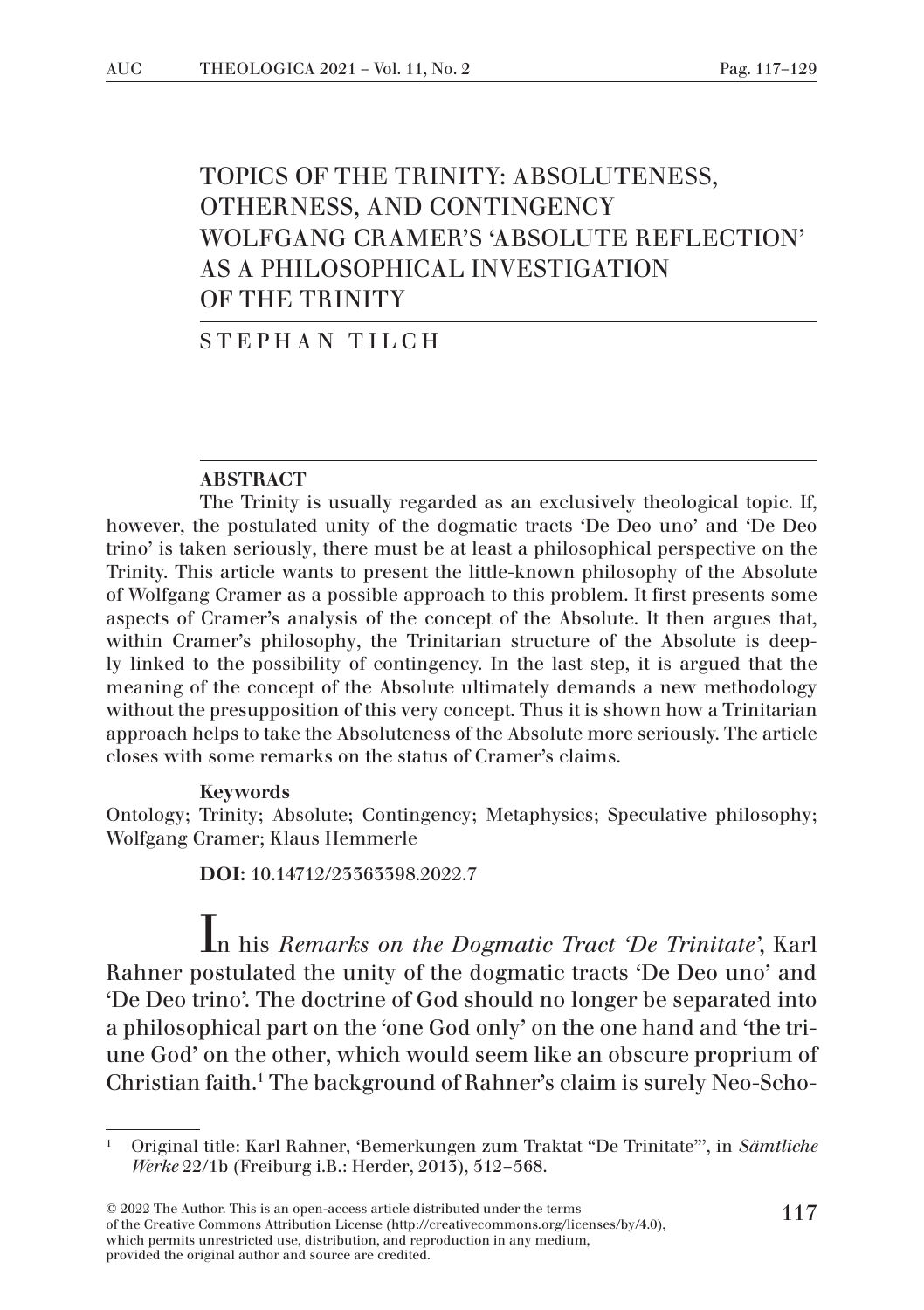lasticism, the mainstream theology of his time, which according to Rahner's judgement, not only treated the topics of God's unity and Trinity separately but also neglected to build bridges between these topics. But building such bridges cannot be a purely self-contained theological discourse. The topic of 'God the One' belongs also to natural theology; according to the definition of Vatican I, God can be known via his creation and by reason alone.2 Thus, the task of connecting the two tracts bears a tremendous task for philosophy. If Rahner is correct, and if we do not want to abandon philosophical theology, the Trinity must be made a topic of philosophy as well as theology.

It is not surprising that the renewal of Trinitarian thought after Rahner's diagnosis from 1960 was mainly a renewal of Trinitarian *theology.* Even the more philosophically oriented approaches, like Klaus Hemmerle's *Theses Towards a Trinitarian Ontology*, 3 are mainly theologically driven, philosophising under the guidance of divine revelation. What Hemmerle understands under 'Trinitarian ontology' is a phenomenology of divine love as witnessed in Scripture.<sup>4</sup> There is nothing wrong with this approach – it just seems incomplete as it is not able to trace the Trinity in creation through reason alone.

In this paper, I will argue for the philosophical significance of the Trinity with the help of a still little known contemporary of Rahner, Wolfgang Cramer (1901–1974). Cramer is one of the few philosophers of the 20th century who attempted to form a speculative philosophy of the Absolute.<sup>5</sup> With some aspects of Cramer's theory of the Absolute, which was interpreted as Trinitarian by many including himself,<sup>6</sup>

<sup>&</sup>lt;sup>2</sup> Cf. DH  $\frac{3004}{100}$ 

<sup>3</sup> A new translation of this fascinating and clairvoyant essay was recently published. Cf. Klaus Hemmerle, *Thesen zu einer trinitarischen Ontologie*, englisch-deutsche Ausgabe (Würzburg: Echter, 2020).

<sup>4</sup> Cf. Hemmerle, *Thesen*, 17–19.

<sup>5</sup> The main topics of Cramer's philosophy are subjectivity and the Absolute. The material on the latter can be found mainly in Wolfgang Cramer, 'Aufgaben und Methoden einer Kategorienlehre,' *Kant-Studien* 52 (1960/61): 351–368, doi: 10.1515/ kant.1961.52.1-4.351; Wolfgang Cramer, *Gottesbeweise und ihre Kritik* (Frankfurt: Klostermann, 2010); Wolfgang Cramer, 'Das Absolute,' in *Handbuch philosophischer Grundbegriffe,* ed. Hermann Krings et al. (München: Kösel, 1973); Wolfgang Cramer, 'Das Ich und das Gute. Eine Grundlegung der Philosophie,' *Neue Hefte für Philosophie* 27/28 (1988): 1–49; Wolfgang Cramer, *Die Absolute Reflexion. Schriften aus dem Nachlass* (Frankfurt: Klostermann, 2012); Wolfgang Cramer, *Das Absolute und das Kontingente* (Frankfurt: Klostermann, 2019).

<sup>6</sup> Cf. Falk Wagner, 'Theo-logie. Die Theorie des Absoluten und der christliche Gottesgedanke,' in *Rationale Metaphysik 2*, eds. H. Radermacher, P. Reisinger and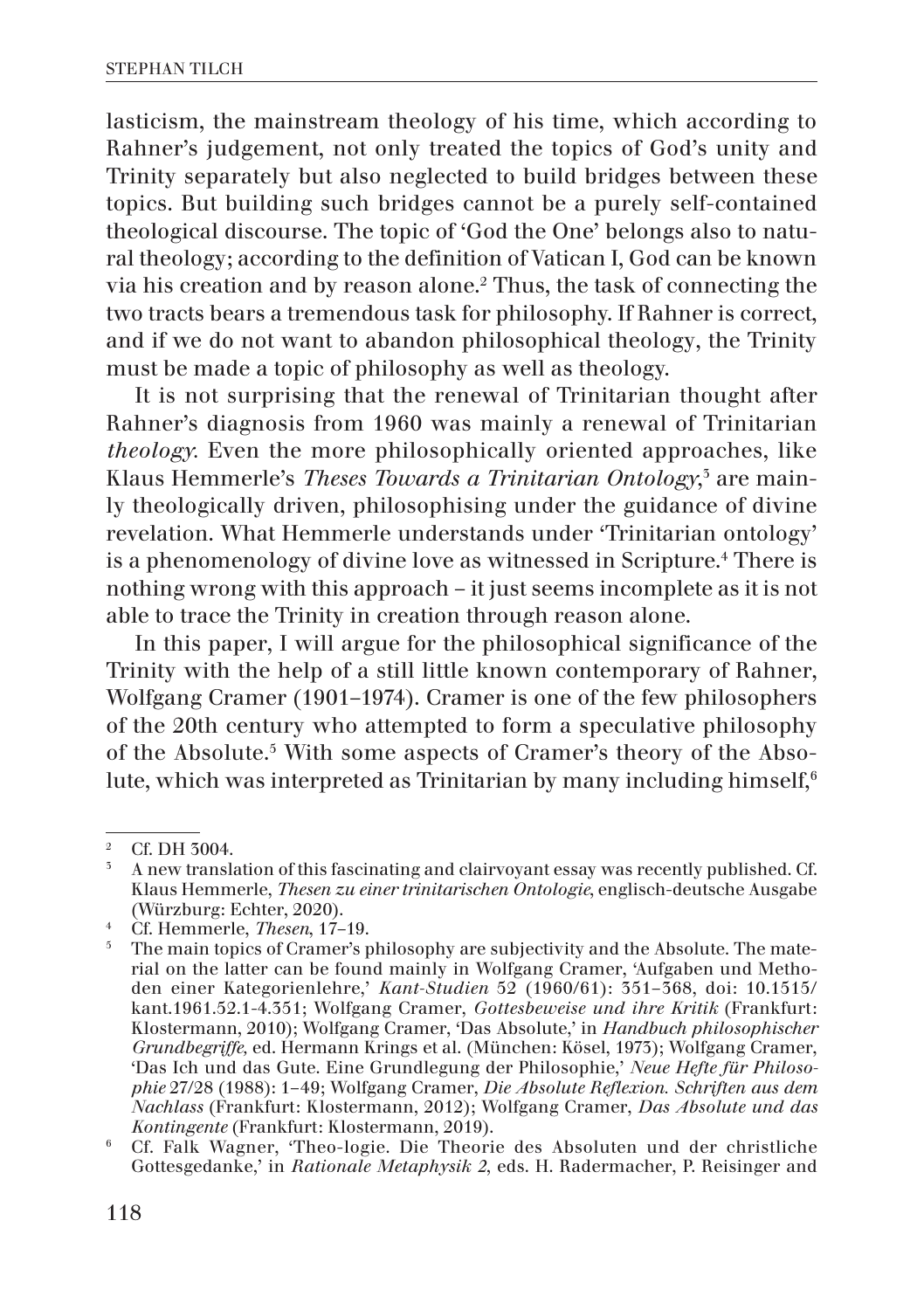I want to show how the topic of difference in the Absolute is in particular connected with the question of true otherness or the contingency of finite beings on the one hand and the absoluteness of God7 on the other. My main thesis is that the existence of contingent beings as well as the absoluteness of the Absolute can only be thought adequately if the Absolute is thought as Trinitarian.

There is an important limitation of such a purely philosophical approach. The doctrine of the Trinity is a complex of various ecclesiastical definitions. The Trinity, by definition, is a theological concept. Thus, the identification of a philosophical theory with the Trinity can only be stated by theology. What I will present here is Cramer's concept of the Absolute, which displays an internal structure. Whether or not this structure resembles the Trinity will be discussed at the end of the essay.

# 1. Wolfgang Cramer's Conceptual Philosophy of the Absolute

First, let us clarify some of the central concepts. What I call 'conceptual philosophy of the Absolute' is the part of Cramer's philosophy wherein he presupposes and explicates the meaning of the word 'absolute'. It will be shown how this philosophy in the end turns against its own methodology: the semantics of the 'Absolute' contradicts such presuppositions. Still, it is reasonable to start this way to gain more clarity on the task of philosophical theology.

'Absolute', from Latin *absolutus* – 'detached', etymologically means 'independent'. In this sense, one could say 'A is absolute to B' if and only if A is ontologically independent from B. '(Ontological) independence' here means: even if B is not or not anymore, A could still be. Something we call '*the* Absolute' should not only be independent from some entities but from all. We define:

J. Stolzenberg (Stuttgart: Klett-Cotta, 1990). Cramer clearly interpreted his philosophy in the same way as can be seen in: Cramer, *Absolute Reflexion,* 303.

 $\frac{7}{1}$  A remark on the terms 'the Absolute' and 'God': Cramer uses primarily the term 'the Absolute', sometimes the Latin *Deus*. It is clear from some sources that he was personally convinced that his 'Absolute' is identical to the Christian God. Still, 'the Absolute' or *Deus* (coming from Spinoza) marks the God of philosophers, the term 'God' belongs to religion. As I am coming from theology and proposing Cramer's theory as a philosophical approach to the Trinity, I implicitly acknowledge Cramer's 'Absolute' as a philosophical concept which comes close to the God of faith. Thus I usually stick to the term 'the Absolute' but will not be as strict as Cramer in his writings.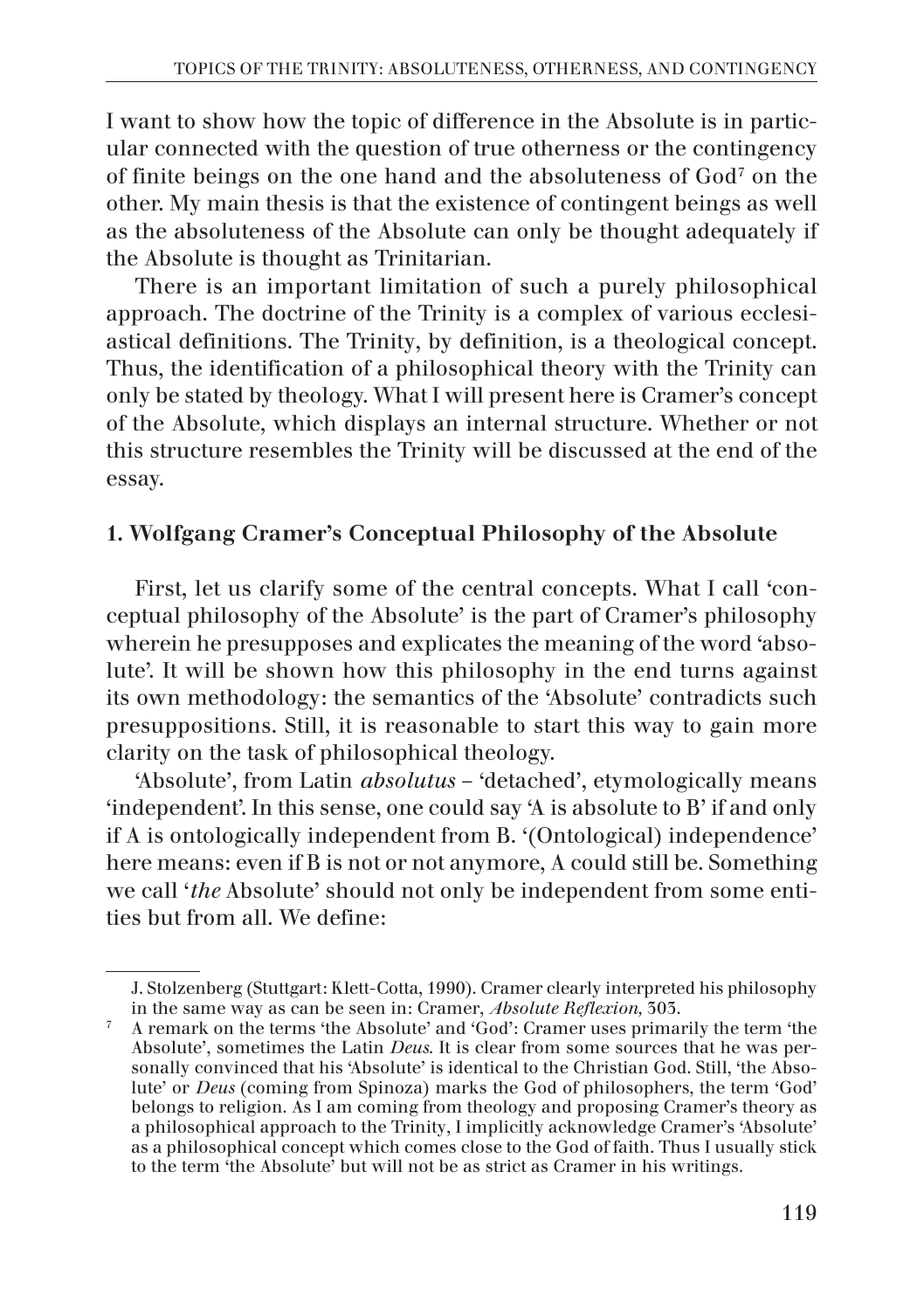Def. 1: The Absolute is that which is ontologically independent from everything else.

Now it can be shown that there can be just one Absolute.<sup>8</sup> Let there be two candidates for the Absolute, A and B. If there are these two entities, there must be a common ground, an order, which enables them to exist in relation to each other. Such a correlating order is, for example, spacetime in the case of physical entities, $^9$  although A and B are most likely not physical.10 Then, this order O necessarily determines both entities A and B. It follows that neither one of them is the Absolute, as they are both determined by something foreign. For without the order O, A and B could not exist. Alternatively, the order O is identical to either A or B or is a necessary 'moment' of one of them. In this case, that one is the Absolute, whereas the other depends on the first thus is not the Absolute. In both cases, we do not have two Absolutes.

In this argument, the expressions 'moment' and 'the other' appeared. Both deserve some clarification. A moment of an entity E is something which necessarily determines E or which is necessarily a part of E. In the case of the Absolute, this could mean that the Absolute necessarily differentiates itself into moments. Then it would be impossible that there is the Absolute but not its moments.

'The other' or 'something other' (*Anderes*) is used by Cramer in a technical manner, defined as such:

Def. 2: *Anderes*, the 'other' than the Absolute, means something which is neither the Absolute nor a moment of it.

It is not sure whether there actually is something like this: the world could be the result of a necessary evolution of the Absolute, thus a moment or an aggregate of moments. This view is Cramer's main opponent when it comes to the question of the relation between the

<sup>&</sup>lt;sup>8</sup> The following argument is a slightly altered argument from Cramer. The original version is shown below. Cf. Cramer, *Das Absolute und das Kontingente,* 18–19.

<sup>&</sup>lt;sup>9</sup> The example shows that Cramer does not think of a hierarchy of physical entities, in which some depend on other more basic entities (bottom-up constitution, e.g. atoms and molecules). Rather he thinks of meta-principles, which are presupposed for every instance of a given phenomenon (like spacetime for every physical entity).

<sup>&</sup>lt;sup>10</sup> There are a couple of reasons why the Absolute cannot be a singular physical entity. Singular physical entities do not generate their own determining order (spacetime), which is a condition of the Absolute as shown below. This does not mean that the world as a whole could not be the Absolute. This proof would need further argumentation.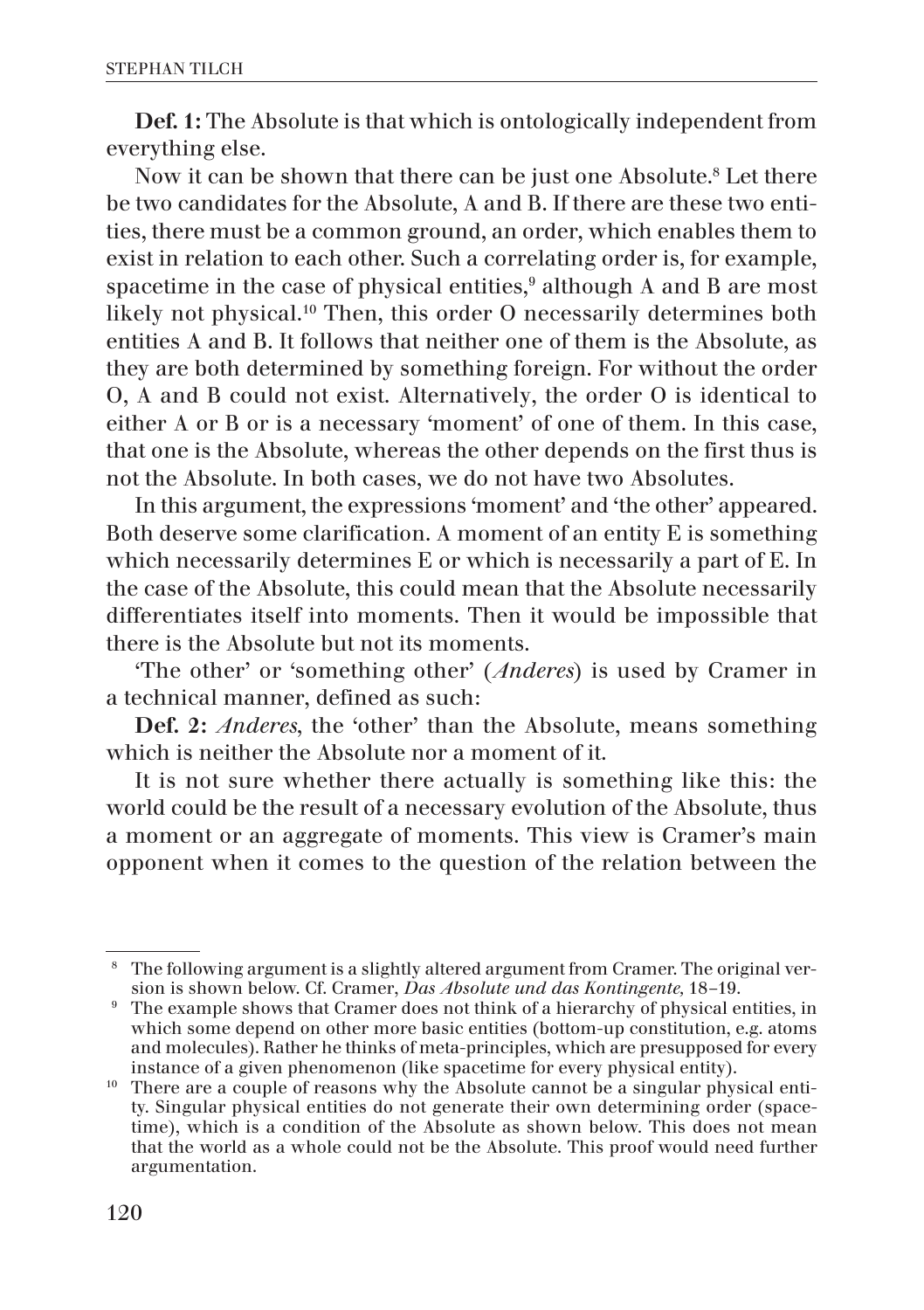One and the Many, which he calls Spinozism.<sup>11</sup> According to this view, the becoming, changing, and vanishing of the manifold is in fact just a change of modes of the One. Hence, there is nothing truly 'other' than the Absolute.

However, if we presuppose the existence of something other – as we usually do – then we can learn something about the 'other' as well as about the Absolute. The argument is similarly structured as the above argument for the singularity of the Absolute.12 Let there be the Absolute A and a being x, which is not A and not a moment of A. Then there must be an order O, which makes it possible that x exists and exists in relation to A. This order O necessarily determines both A and x. As A is dependent on nothing else according to Def. 1, O must be A or a moment of A. Thus, the Absolute must have the character of an order *for* contingent beings. Since everything that is stands under this order, everything is determined by the Absolute. If we now take into account that the Absolute A is in principal independent (*absolutus* – 'detachable') from x according to Def. 1, we see that x must have the possibility to end. For the isolation from A, from its constitutive order, is disastrous for x. A being other than the Absolute is in principal finite, non-necessary, or contingent.13

We are now in a position to state the following corollaries:

Cor. 1: The Absolute is that which is dependent on nothing else and that on which everything else is dependent.

Cor. 2: If the manifold of beings is not a necessary moment of the Absolute, then the Absolute must be an order for the things other than itself.

Cor. 3: A being other than the Absolute is in principle determined by the Absolute and thus finite or contingent.

These corollaries highlight two aspects. On the one hand, it is not enough for philosophical theology to speak about God alone. The Absolute and the relation between the Absolute and the contingent, these two topics are deeply linked to each other. Cor. 1 says that there must be

<sup>&</sup>lt;sup>11</sup> The question whether this is an accurate description of Spinoza's position is not the main question here. For Cramer's representation of this position cf. Cramer, *Das Absolute und das Kontingente*, 19–22; Wolfgang Cramer, *Spinozas Philosophie des Absoluten* (Frankfurt: Klostermann, 1966).

<sup>12</sup> The following argument is taken from Cramer, *Das Absolute und das Kontingente,* 18–19.

<sup>13</sup> Cf. Cramer, 'Das Absolute', 1–2.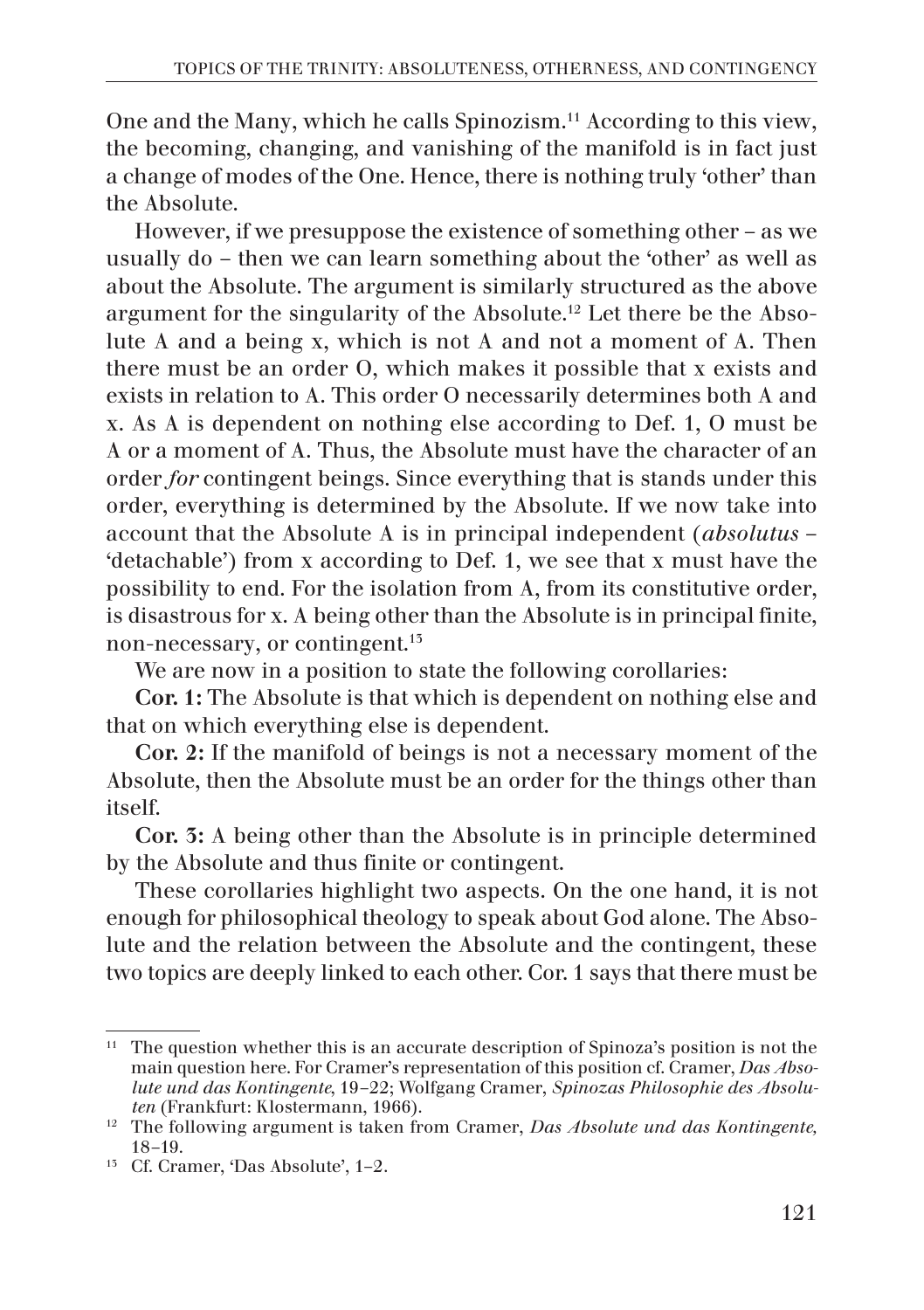a relation of dependence and independence from the one to the other. How can we explain that? In which way is the contingent dependent from the Absolute but still different to it? On the other hand, this implicates a certain way of thinking about God – God as on open order. The emphasis here lies on the fact that the Absolute is the ultimate order of Being itself. There is always the danger in the philosophy of religion to think about God in a certain presupposed frame, for example, in a certain ontology.14 This might be useful as a bottom-up approach towards the Absolute, but in the end, it should become clear that the Absolute is the source of everything, even of this particular ontology.15 Treating the Absolute only in a presupposed frame makes it at best a (somehow exalted) entity within this frame but still subjugated to the frame.

My main claim is that both of these aspects – the clarification of the Absolute's relation to the contingent as well as the treatment of the Absolute as an absolute order – are connected with the Trinity. Reflecting on these requirements will lead us to a trinitarian-structured concept of the Absolute.

## 2. The Trinity and Otherness

In this section, I want to show how the Trinitarian structure in God is linked to him as the origin of contingent beings, that is: linked to true otherness to him. This will be done in two steps. First, it will be shown that difference is primordial rather than secondary. Second, I indicate what this primordial difference is and why it resembles the Trinity.

To show the primordial position of difference, it might be useful to start with the opposite: pure unity.<sup>16</sup> Let us suppose there is an X with no difference in itself. In particular, X does not have any qualities as every quality would bring differences to other qualities with it and, fundamentally, the difference between quality and the qualified. Yet,

<sup>&</sup>lt;sup>14</sup> An example would be the application of the 'possible world semantics' on God. Sentences like 'In all possible worlds God exists' subject the Absolute under a certain frame (or all thinkable frames), which is foreign to itself.

<sup>&</sup>lt;sup>15</sup> Thus Cramer's goal was to develop a theory of categories out of the concept of the Absolute. Cf. Cramer, 'Aufgaben und Methoden'.

<sup>&</sup>lt;sup>16</sup> The following argument is a key step in Cramer's theory and can be found in slightly different forms in many of his works. The representation here relies on Cramer, *Gottesbeweise,* 85–88. Cf. also Jürgen Stolzenberg, 'Die Bestimmtheit-selbst. Zu Wolfgang Cramers erster Konzeption des Absoluten in " Die Monade",' in *Rationale Metaphysik 2,* eds. H. Radermacher, P. Reisinger and J. Stolzenberg (Stuttgart: Klett-Cotta, 1990), 194–195.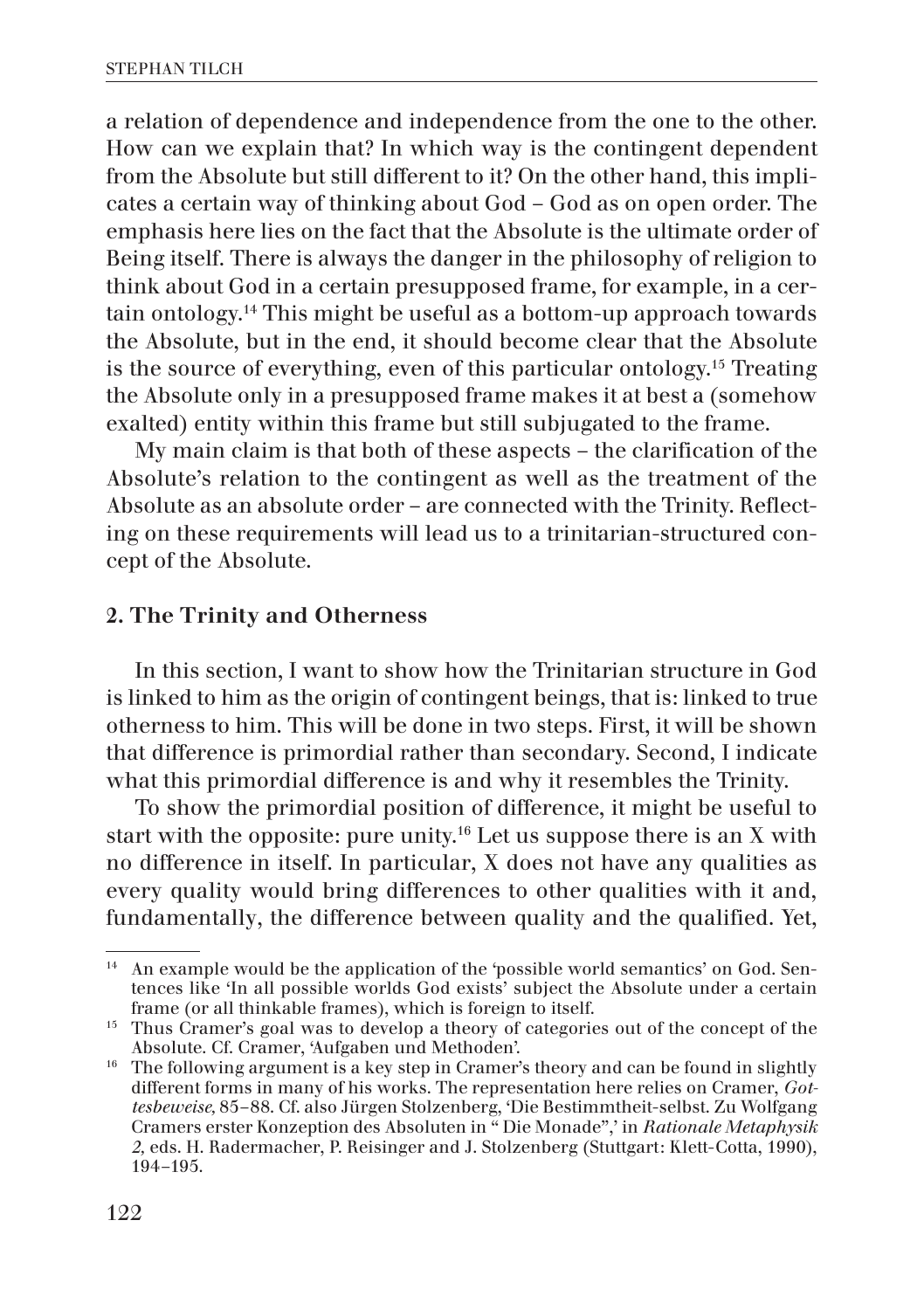we mean *something* when we say 'X is', although we cannot name positively what we mean. The sentence 'X is' (note that it already differentiates 'X' and 'being') signifies a state  $S<sub>1</sub>$  which is *different* to the state  $\mathcal{S}_2$  that 'a, b, and c exist'. Thus, X refers to a frame, an order of possible other states. At the same time, this relation is negated, as X is defined as pure unity, without any relation to anything else. That is obviously nonsense, to which the presupposition of pure unity leads: Pure unity is the exclusion of any difference and any positive quality, yet it is not understandable except as this very negation of difference. It is constituted by this negation; there can be no positive definition of it without this reference. If the idea of pure unity is constituted by difference, by the negation of something other than X, then difference is a primordial phenomenon. Difference must be.

This argument of Cramer is directed against all cosmologies which start with the One, or pure unity. The problem is not that pure unity is beyond our rational capabilities. The problem is that it is an inconsistent concept, a contradiction in itself. Even more: It is infertile. Out of pure unity, nothing could evolve. A first motion from unity to difference seems to Cramer an unthinkable thought, a mere narration, not philosophy.17 Indeed, it is difficult to see how a first motion without the quality of the 'power to move' should be possible. From where does the One get this power? What initiates its first move? These are all open questions which, on the basis of pure unity, can hardly be answered. It seems that already the first principle of Being must encapsulate difference.

Still, this argument does not provide any evidence for a *particular* primordial difference in the Absolute. To narrow down the type of structure, one might consider again what was said in Cor. 2: the Absolute must be an order *for* contingent beings (if there is any). Contingency was defined as non-necessity: If the Absolute exists, it exists, whether or not a contingent being is. Contingent beings are therefore not the product of a necessary evolution of the Absolute, but rather they are *created.*18 Contingency presupposes freedom and the moment of possibility in the Absolute. The Absolute is *able* to create, but not forced.

Therefore, the Absolute must decide to create contingent beings, which implies that it has knowledge of its power to do so. The Absolute

<sup>17</sup> Cf. Cramer, *Absolute Reflexion,* 224–225.

<sup>&</sup>lt;sup>18</sup> 'Creation' here means: grounded by the Absolute in a non-necessary act.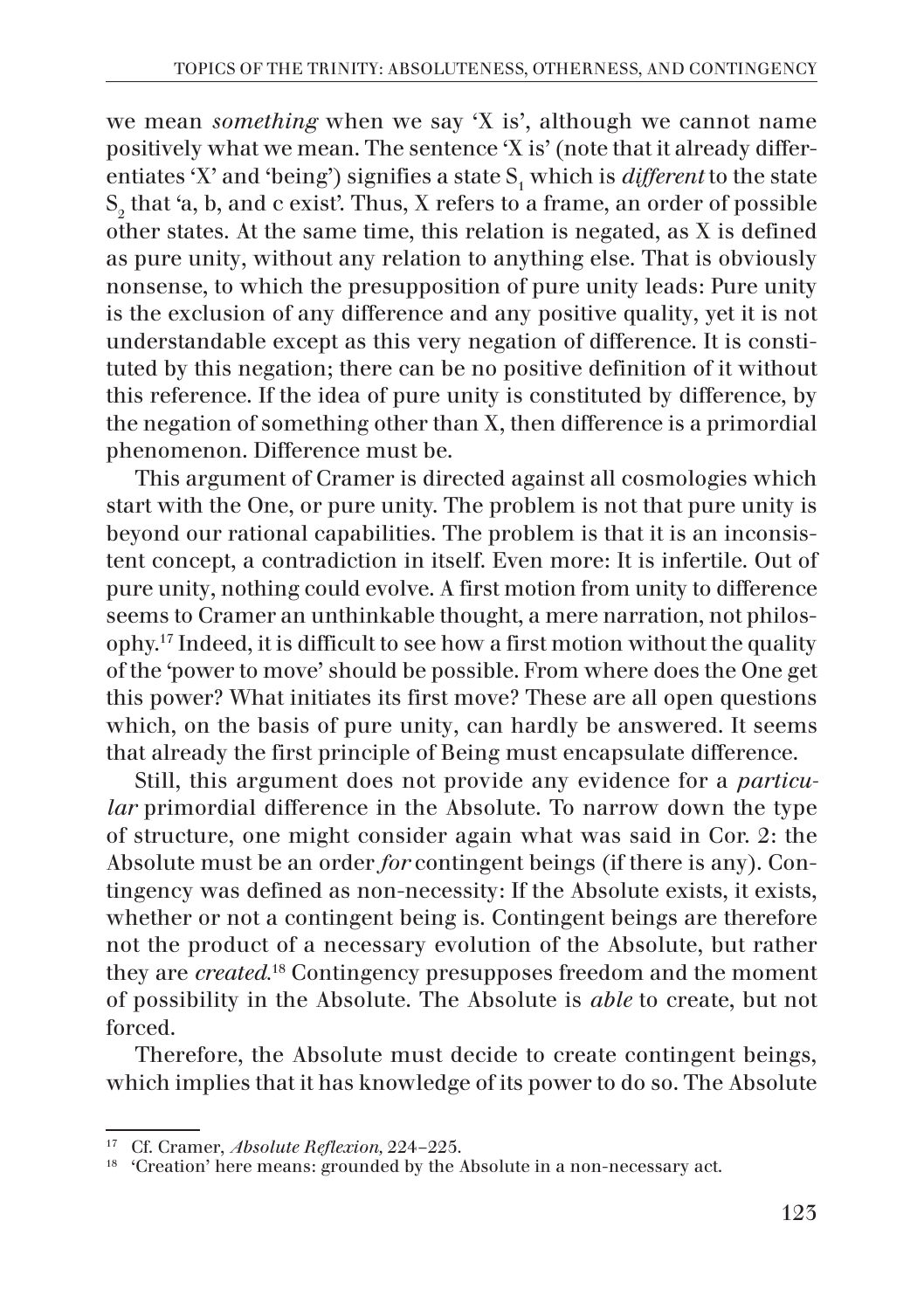must know itself as an order of possible beings. Thus, the Absolute must be self-relational.

At this point, Cramer refers to his theory of subjectivity which in some parts is also applicable to the Absolute. An important result of Cramer's theory, which Dieter Henrich later traced back to Fichte in his famous article on 'Fichte's original insight'19, is that self-consciousness cannot be understood as intentionality of the I on itself. Rather, the I generates (Cramer says 'zeugt'/'sires') a concept, a representation of itself, on which it directs its intention. If we apply this result on the Absolute, we gain the most basic structure the Absolute must have: (i) the Absolute as generating its representation, (ii) the generated Absolute and (iii) their relation of generating (*zeugen*) and reconnecting (*rückbeziehen*). The Absolute needs its image to know itself as open for otherness.

'Otherness' here means, as was defined in Def. 2, that finite beings are truly separate from the Absolute, rather than moments of an evolving Absolute. It is not identical with the acknowledgment of finite freedom of creatures by God, but it is its necessary precondition. In this section, it was shown that this kind of otherness presupposes a structure of self-knowing via its image in the Absolute. A comparison with the doctrine of the Trinity will be left open here, as Cramer roots the philosophical significance of this structure at an even more basic level.

# 3. The Absolute Thought as Absolute

In the following section, I will argue that the Absolute can only be thought as truly absolute (in the sense of independent) if it is thought as Trinitarian. The term 'the Absolute' was defined above: The Absolute is that which is dependent on nothing other than itself. 'Dependency' was understood ontologically: If A cannot be without B, A is ontologically dependent on B. However, I will argue that the ontological independence of the Absolute requires epistemological independence as well. We must see that the concept of the Absolute is not our creation and not dependent on our thinking.

<sup>19</sup> This article was published first in the *Festschrift* for Wolfgang Cramer: Dieter Henrich, 'Fichtes ursprüngliche Einsicht,' in *Subjektivität und Metaphysik. Festschrift für Wolfgang Cramer*, ed. Dieter Henrich et al. (Frankfurt: Klostermann, 1966).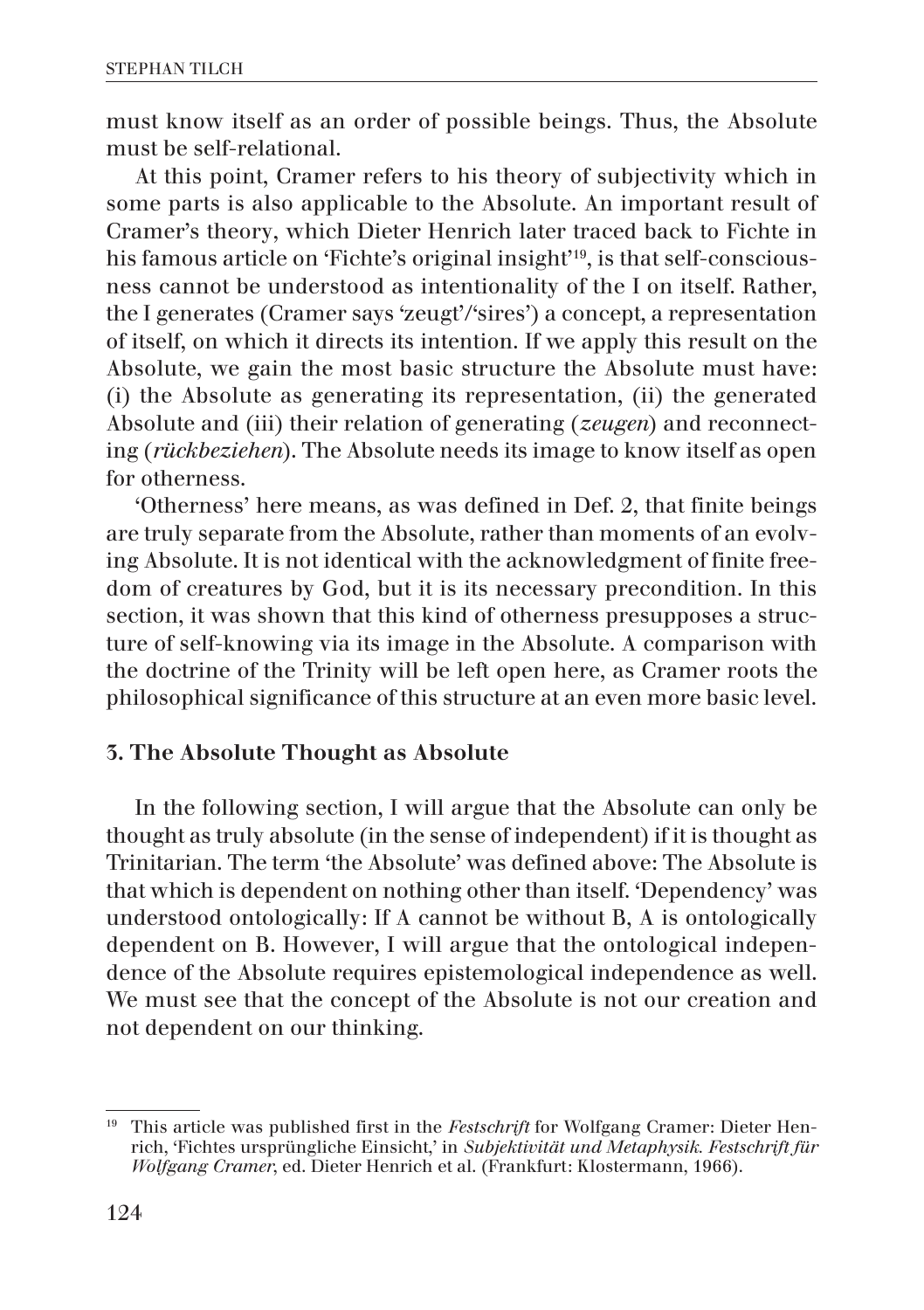As a contrast, one could consider the cosmological proof for the existence of God. In its most reduced form, the proof says: 'If there exists anything, then the unconditional or necessary being exists as well.'20

The proof identifies the necessary being with God. Two entities occur in the proof: at least one finite being (as a premise) and the necessary being (as a conclusion). We can identify two relations between them. Ontologically seen, the necessary being is thought to be the cause of the finite being. Whereas epistemologically seen, the finite being is the epistemological basis for us, how we came to know the necessary being. The ontological and epistemological relations are opposite to each other. This forms an aporia as the entity we aim for is supposed to be 'necessary' – necessary in itself. However, all we can achieve with the cosmological argument is a necessity under conditions.

One might object that this is simply due to our approach to divine reality. There is an order of how we get to know things (*ratio cognoscendi*) and an order of how things really are (*ratio essendi*). Cramer would probably agree; his philosophy starts with subjectivity, as the Ego seems to him a natural starting point of reflection. Yet, this does not make the Ego the origin of Being. On the contrary, he tries to show how the I is insufficient in itself, relying on outer ontological conditions. The order of human thought is indeed not necessarily identical to the order of things.21 The problem here is different: the proof does not achieve what it wants to achieve. It aims to show that there is a being, necessary in itself, but it is just capable of showing a necessity under conditions. If one argues under premises, full necessity will never be achieved.

If we apply this to the Absolute, the truly independent, we see that its concept requires thinking without premises as well. Clearly, the previous section did not meet this requirement as it presupposed finite beings, just as the cosmological proof. Maybe this requirement is impossible to meet – a chance to remember the truth of apophatic theology, which should be present in any attempts to speak positively about God. Cramer tries to meet the requirement by starting with nothing – the

<sup>20</sup> Cf. Cramer, *Gottesbeweise,* 15.

<sup>21</sup> As Cramer sees the question for the conditions of possibility as *the* philosophical question par excellence, one could argue that it is just the opposite: Philosophical thinking is thinking backwards, into the conditions of something. Cf. Cramer, *Das Absolute und das Kontingente,* 57–64; Cramer, *Absolute Reflexion,* 101–108.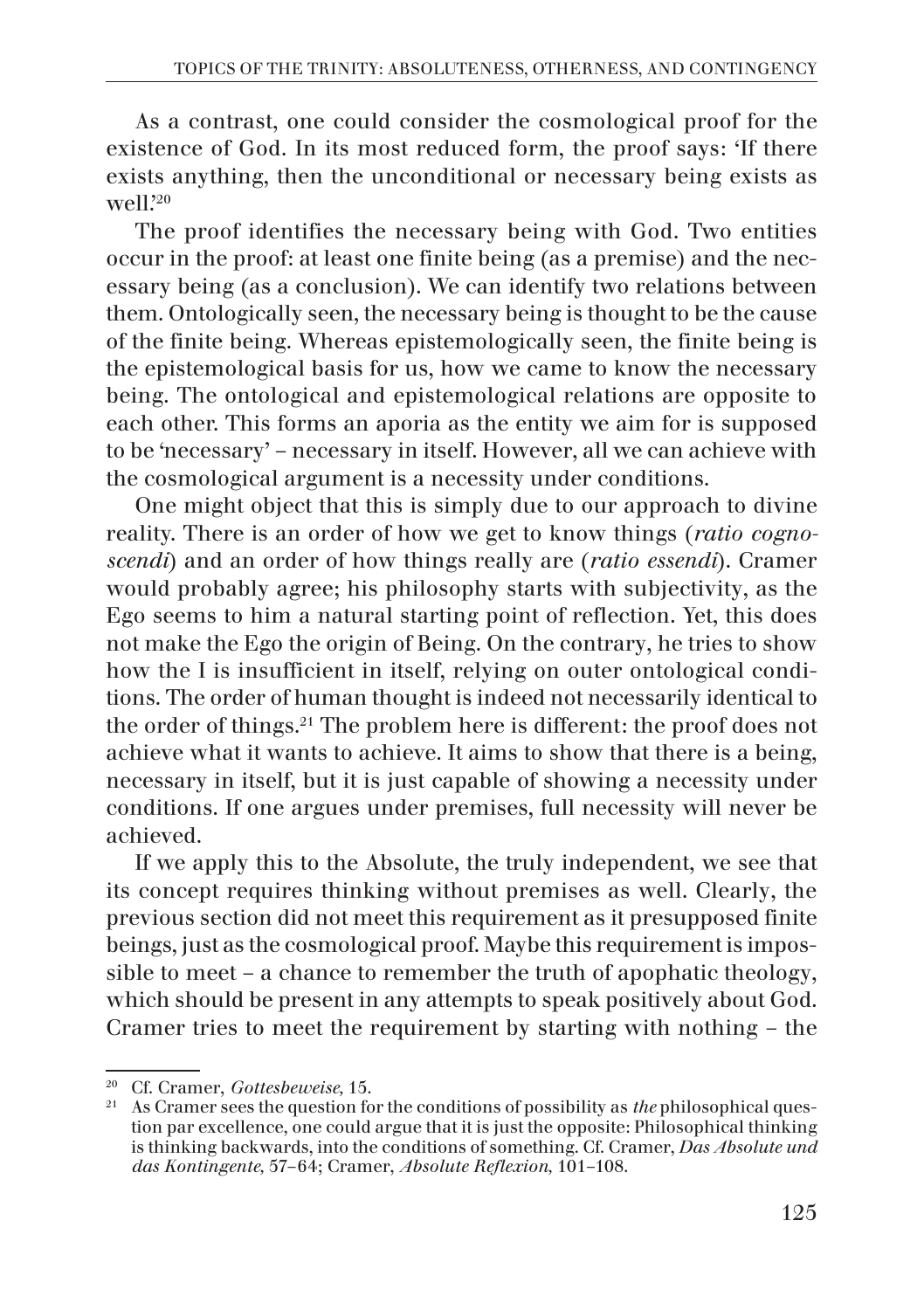thought that there could be nothing. Nothing, pure voidness, is without any difference in itself; it is simply nothing. This leads us to the argument which was presented above, where the idea of pure unity was discussed. Nothing shares with pure unity the exclusion of qualities and differences, a thought, which led to the first absolute truth: there must be difference. This is the start of what Cramer called 'the absolute reflection', a line of thought which not only leads to the Absolute but is supposed to be without premises, thus absolute in itself. Only such a line of thought could make sure that the concept of the Absolute is *found* by us rather than created. From a philosophical point of view that is maybe the most interesting point in the ontological proof for the existence of God, in whose tradition Cramer stands: that we can discover something in the realm of thinking which transcends thinking.

But there is a second requirement belonging to the notion of absoluteness. The thought of the Absolute proves to be independent from us only if it qualifies itself as absolute. That the Absolute is indeed absolute was presupposed in the first section. The 'absolute reflection', Cramer's line of thought leading to the Absolute, results in a certain concept of something which is the necessary condition of everything. That this 'something' is indeed 'absolute to everything' is a qualification. Who qualifies this 'something' as 'absolute' or 'the Absolute'? If the Absolute is independent from us, it is surely not our thinking that qualifies the Absolute as 'absolute'.<sup>22</sup> The qualification of the Absolute as absolute must be done originally by itself. Thus, the Absolute must generate its own concept, which we try to imitate with our finite reason – only then does the Absolute not rely on our reasoning.23 Of course, that in itself is a thought. Yet, if the Absolute was shown to be a precondition of everything, even our thinking, this is no longer an objection. If we hit a bottom of explanation with the discovery of the Absolute and see how it brings forth its own concept, we can also see how we as finite beings can think the Absolute's concept without bringing it into dependency – it is possible by imitating the Absolute's thoughts.

Therefore, the absoluteness of the Absolute leads us to the same result as the investigation of otherness: to generate its own concept,

<sup>&</sup>lt;sup>22</sup> Cf. Cramer, *Gottesbeweise*, 91; Cramer, *Absolute Reflexion*, 215.

It can be seen here, why the approach from the 'conceptual philosophy' of Cramer leads beyond itself, too. The presupposition of the concept of absoluteness is a presupposition which has to be overcome as well. The Absolute must be thought in such a way, that we can see, how the quality of absoluteness comes from itself.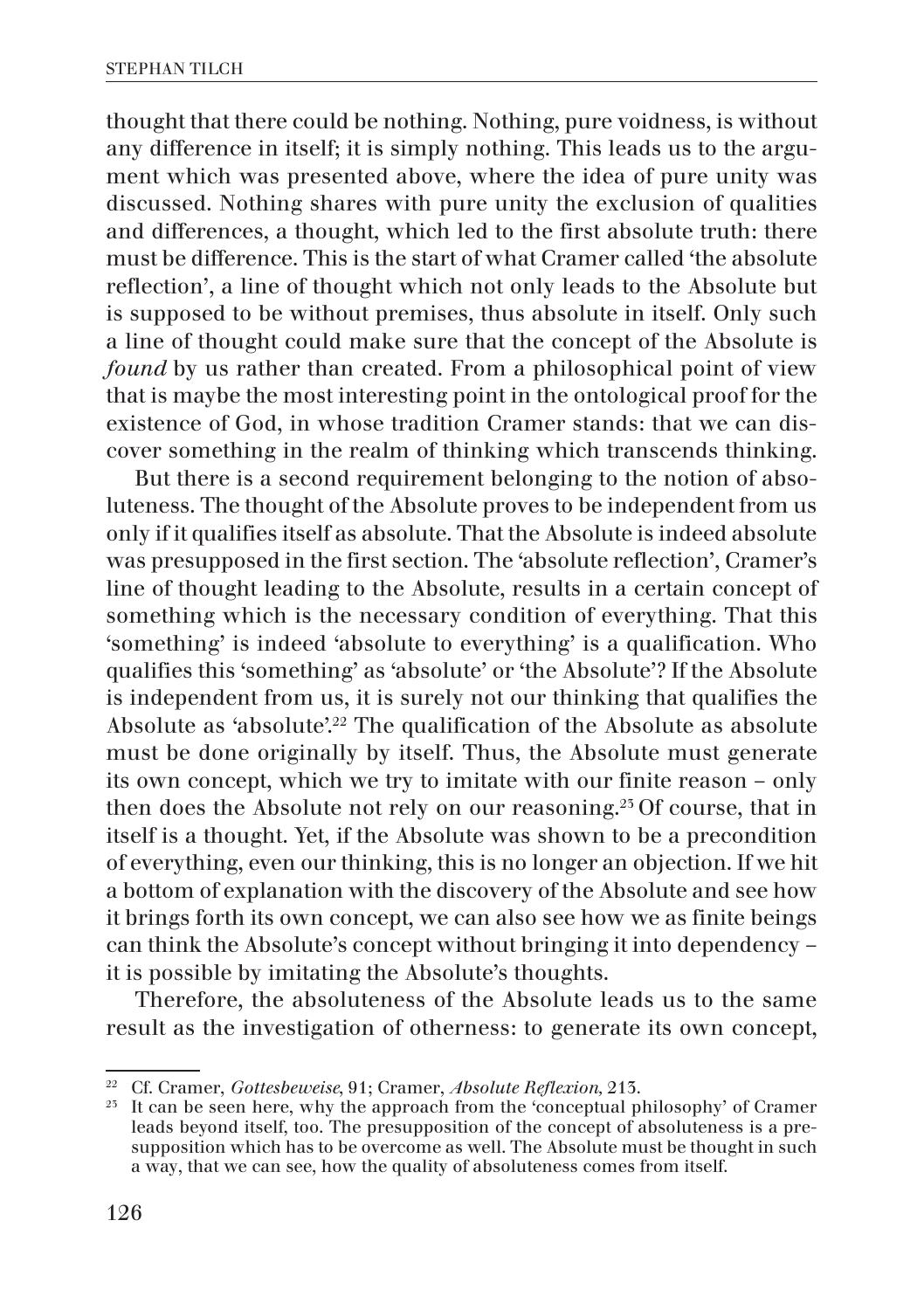the Absolute must know itself, thus must be thought of as bringing forth a perfect image of itself. Hence, Cramer's Absolute is *essentially*  (in its essence) 'Grounding'. The first moment of the Absolute is the ungrounded Ground, the second the grounded Ground, the third the act of grounding and reconnecting (*rückbeziehen*) as their relation.

It seems obvious that this structure resembles a Trinitarian structure. A key is the characterisation of the second moment of the Absolute. Not only does Cramer explicitly call it 'the *logos*' 24, especially the language of 'the perfect image' gives a clear hint. A perfect image is identical to the original; the difference is only marked by their relation. It is nothing in itself but just pure representation, as Anselm of Canterbury states.25 The difference between the 'original' and the 'image' or between the 'grounding Ground' and the 'grounded Ground' is only marked by their relation, just as the persons of the Trinity are different only in respect to one another. A closer look at Cramer's later speculative philosophy would reveal the exact role of God's image, the *logos*, in the process of emanation and creation, which could be interpreted as a philosophical reformulation of the *logos*' mediation in creation (*per quem omnia facta sunt)*.

An open and notoriously difficult question is the question of the status of the Holy Spirit. From a theological point of view, one might object that the Spirit is again determined as purely relational, thus seeming to have no right on its own – a typical problem of Western Trinitarian theologies along the line of St. Augustine.26 Yet, at least it seems not implausible why the relation between the first two moments in the Absolute is counted as a third: the first two are relationally determined as well. The criticism seems to presuppose a difference between autonomous substances and their accidental relations, a difference which is not yet developed. In Cramer's theory, where the Absolute is 'Being as Grounding' (which is a relational determination and marks the Absolute at the very beginning as an outset), this difference will be developed later, but it only applies to singular beings. The Absolute in itself is a unity with three inner moments, and none of them could be

<sup>24</sup> Cf. Cramer, *Absolute Reflexion*, 226.

<sup>&</sup>lt;sup>25</sup> 'Verbum namque hoc ipsum quod uerbum est aut imago, ad alterum est, quia non nisi alicuius uerbum est aut imago.' Anselm of Canterbury, *Monologion,* 38.

<sup>26</sup> Cf. Peter C. Phan, 'Systematic issues in trinitarian theology,' in *The Cambridge Companion to the Trinity*, ed. Peter C. Phan (Cambridge: University Press, 2011), 13–29, doi: 10.1017/CCOL9780521877398.002.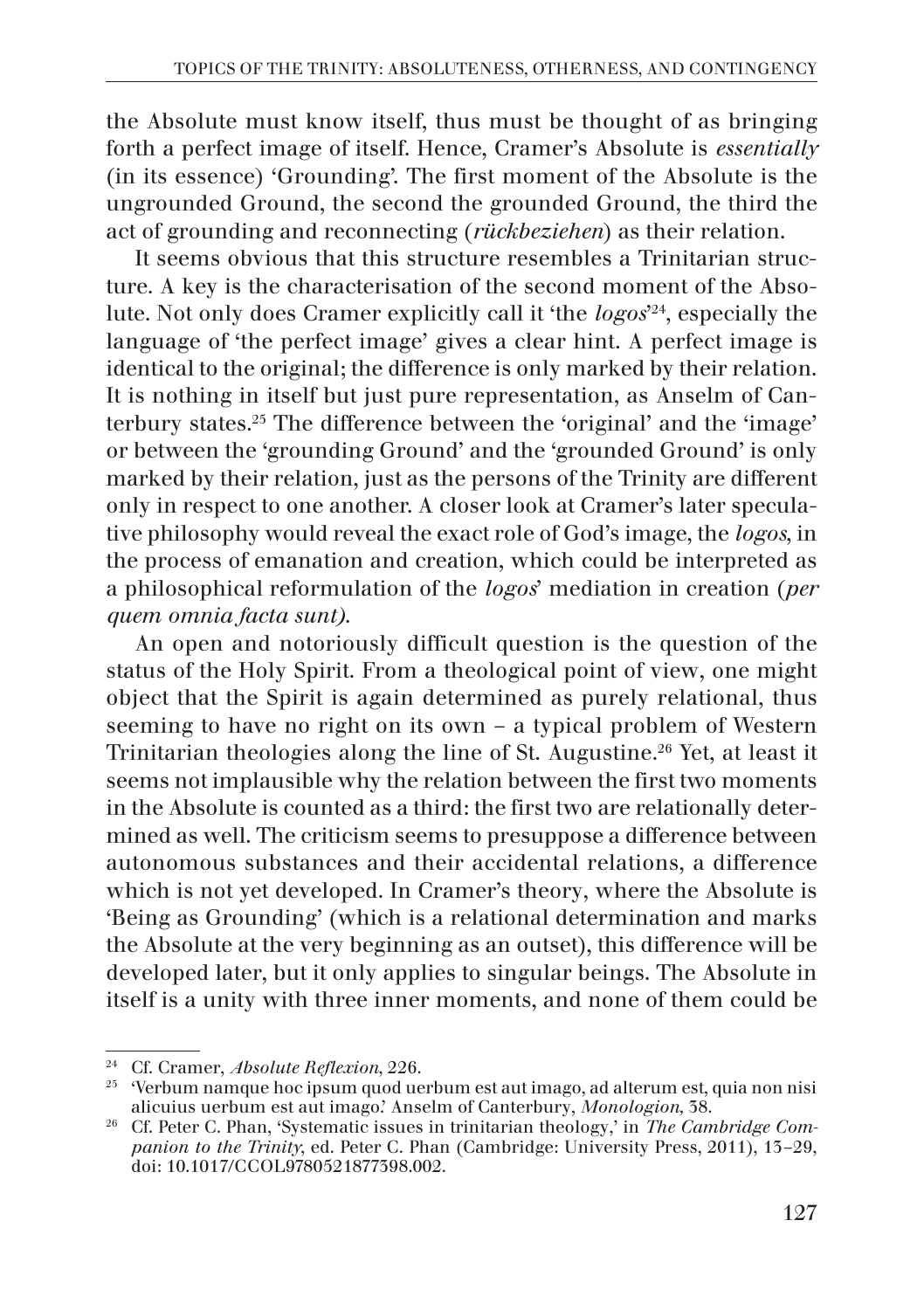without the other. Only because the Father is the grounding Ground, he necessarily implies the Son as the grounded Ground and the Spirit as Grounding.

These few remarks on the structure of the Absolute in Cramer's theory should at least motivate why it is a promising philosophical model for the Trinity. Whether it is fully compatible with orthodox theology of the three hypostases and their one ousia is an open question and a task for further scholarly efforts.

## Conclusion

A few remarks on the epistemological status of the presented arguments shall conclude this essay. Cramer saw the question of the conditions of possibility as the main question of philosophy. This makes him a transcendental thinker. His argumentations stay in the realm of the *a priori* to reach the bottom of explanation. This bottom must be the Absolute, which was shown to be an order for everything else. This methodology brings with it a tight restriction. Everything is treated not in the fullness of its own being but insofar as it is a condition for the phenomenon on the level above. This means that Cramer never states that his philosophy is a complete theory of the Absolute. Rather, he simply wants to investigate the minimal conditions of everything, that which is necessary in itself.

Evidence for this can be seen even in the small selection of Cramer's thought which was presented here. His thoughts on the Absolute and contingent beings were motivated by the question: what must be given so that it is possible that there are finite beings, something other than the Absolute? If we use the term 'creation' for a non-necessary grounding of finite beings by the Absolute, then we could say: Cramer tries to prove the *possibility* of creation, the moment of freedom in the Absolute. The actuality of creation can never be proved *a priori*, but can only be seen by our own existence.<sup>27</sup> There are more places in Cra-

 $27$  It would be interesting to compare this character of Cramer's philosophy to the relation of negative and positive philosophy in Schelling. Broadly speaking, it is clear that there are many similarities between Cramer and the late Fichte and Schelling, which was observed by himself as by commentators.